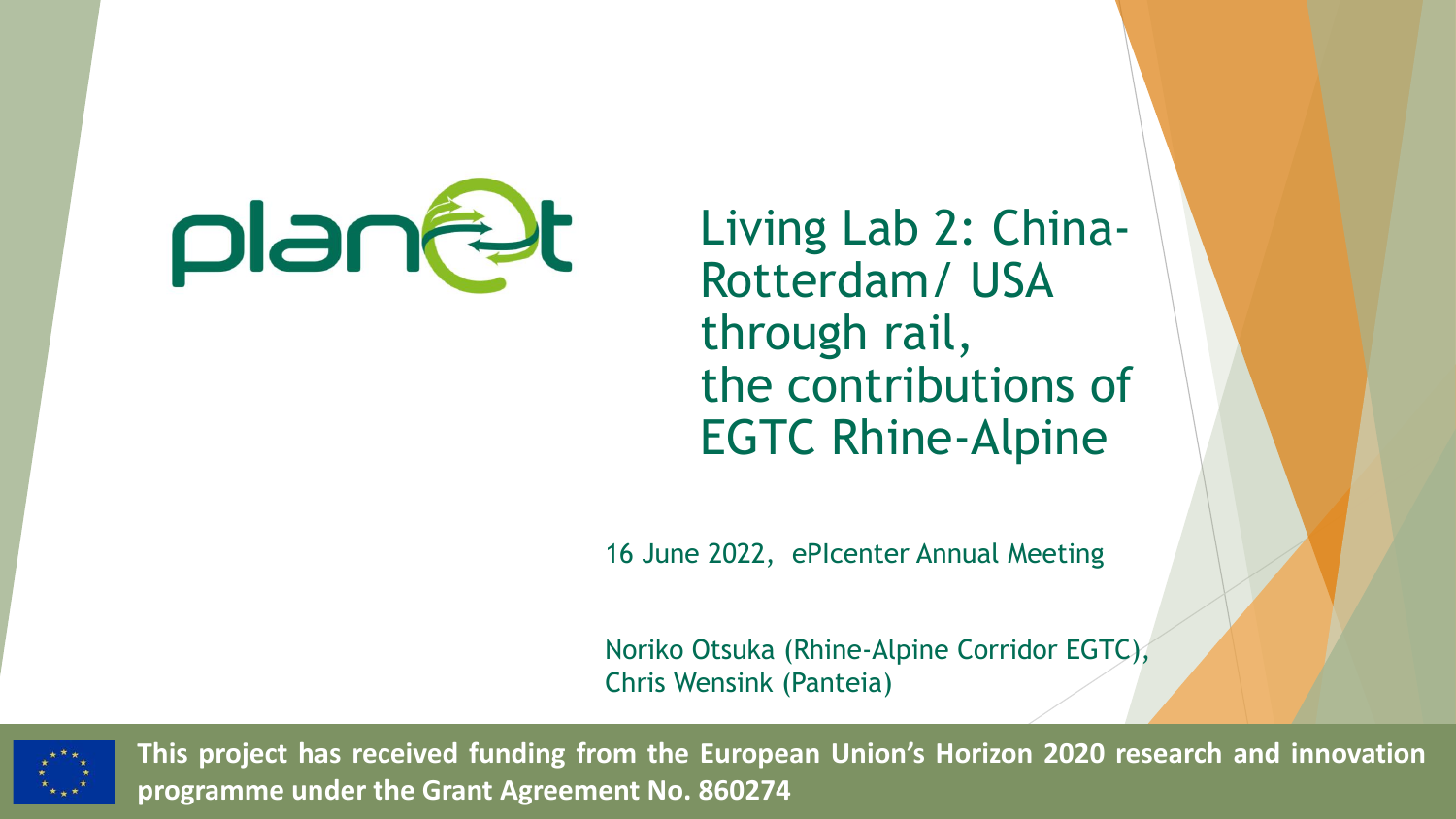#### **Contents**

- **PLANET consortium and overview**
- PLANET Living Labs
- ▶ Rhine-Alpine (R-ALP) Corridor EGTC workshop in March 2022
- Results from the EGTC workshop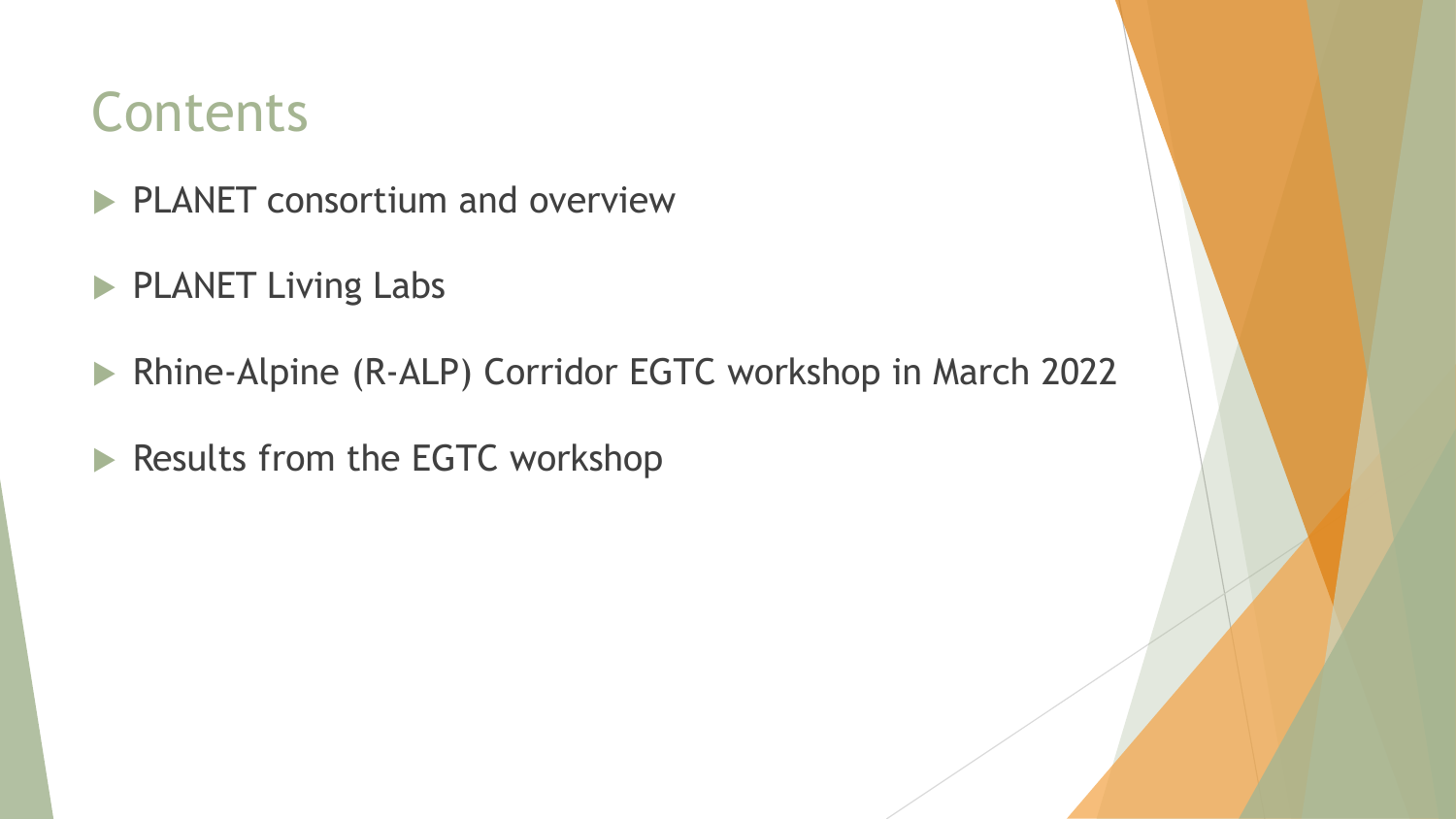# Consortium

- Start: 01/06/2020
- Duration: 36 months
- ▶ Budget: 7,037,670 EUR
- ▶ 34 partners
- www.planetproject.eu

Interregional Alliance for the **Rhine-Alpine Corridor** EGTC

| <b>INLECOM GROUP</b>                                                        | BE        |
|-----------------------------------------------------------------------------|-----------|
| <b>Centre for Research and Technology</b><br><b>Hellas</b>                  | EL        |
| <b>China Academy of Transportation</b><br><b>Sciences</b>                   | <b>CN</b> |
| <b>COSCO Shipping Lines Spain</b>                                           | ES        |
| <b>COSCO SHIPPING TECHNOLOGY</b>                                            | <b>CN</b> |
| <b>Comunidade Portuária de Sines</b>                                        | <b>PT</b> |
| Konnecta                                                                    | IE        |
| <b>DHL Supply Chain Spain</b>                                               | ES        |
| <b>EBOS Technologies</b>                                                    | <b>CY</b> |
| <b>TEN-T Interregional Alliance for the</b><br><b>Rhine-Alpine Corridor</b> | <b>DE</b> |
| <b>Erasmus University Rotterdam</b>                                         | NL        |
| <b>European Shippers Council</b>                                            |           |
| CityLogin                                                                   | ES        |
| <b>Fundación Valenciaport</b>                                               |           |
| Fundación Zaragoza Logistics Center                                         | <b>ES</b> |
| <b>GS1 China</b>                                                            | <b>CN</b> |
| <b>GS1 Poland</b>                                                           |           |
|                                                                             |           |

| <b>HARDT HYPERLOOP</b>                                                | <b>NL</b> |
|-----------------------------------------------------------------------|-----------|
| <b>HUPAC</b>                                                          | <b>CH</b> |
| <b>IBM Ireland</b>                                                    | IE        |
| <b>International Union for Road-Rail</b><br><b>Combined Transport</b> | <b>BE</b> |
| INSTITUTO TECNOLÓGICO DE<br><b>ARAGON</b>                             | ES        |
| Instytut Logistyki i Magazynowania                                    | PL        |
| <b>Jing Dong Logistics</b>                                            | CN        |
| <b>New Generation Sensors</b>                                         | IΤ        |
| <b>NEWOPERA AISBL</b>                                                 | <b>BE</b> |
| <b>SIRMA AI</b>                                                       | <b>BG</b> |
| <b>PANTEIA</b>                                                        | <b>NL</b> |
| <b>PNO Innovation</b>                                                 | ES        |
| Port of Rotterdam                                                     | <b>NL</b> |
| <b>Polish National Post</b>                                           | PL        |
| ROHLIG SUUS LOGISTICS S. A                                            | PL        |
| <b>VLTN</b>                                                           | <b>BE</b> |
| Wuppertal Institute                                                   | DE        |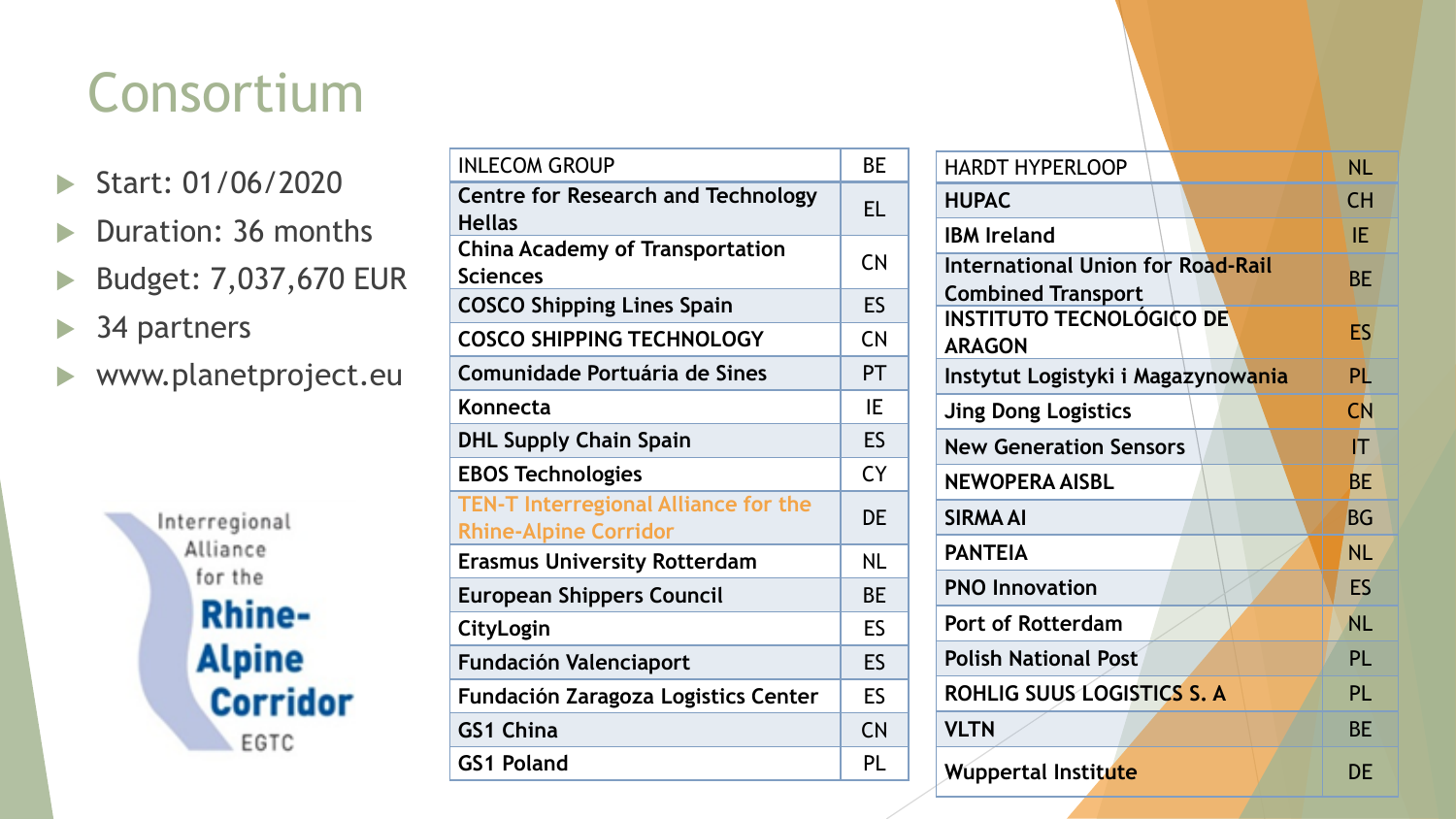## PLANET Vision

Advance the European Commission's strategy for Smart, Green and Integrated Transport and Logistics by

- **efficiently interconnecting infrastructure** (TEN-T, Rail-Freight Corridors) with geopolitical developments (e.g. future New Silk Road and emerging trade routes),
- **optimising the use of current & emerging transport modes and technological solutions**,
- ensuring equitable inclusivity of all participants
	- increasing the prosperity of nations,
	- preserving the environment,
	- enhancing Citizens quality of life.

The realization of this vision is what PLANET calls the **Integrated Green EU-Global T&L Network (EGTN)**.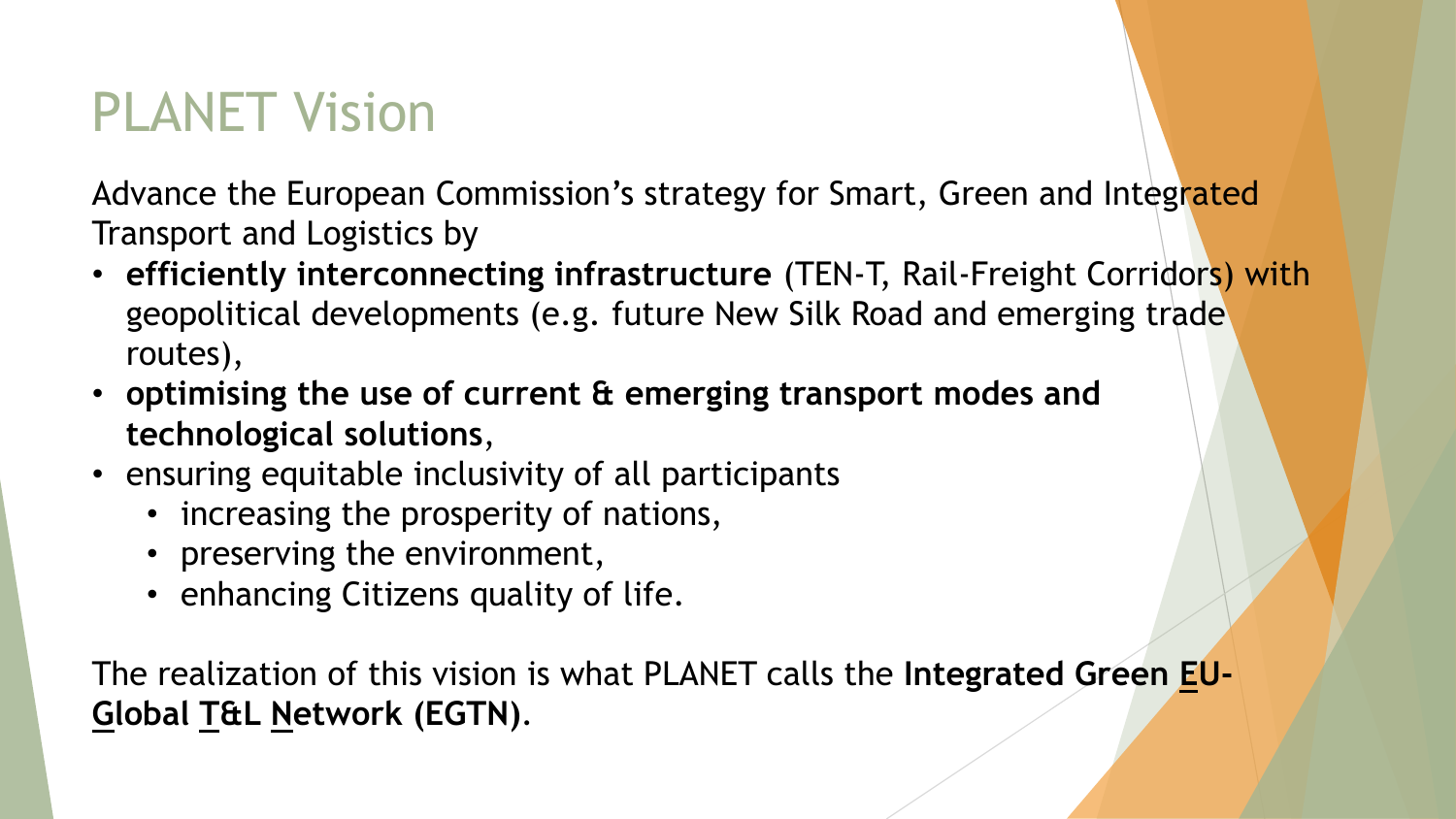# Green EU-Global Trade & Logistics Networks

(International Logistics Systems)

# **Infrastructure** Physical

Platform Architecture

Secure and Privacy-Preserving Logistics Data Sharing Infrastructure

Knowledge Models PI Services Unified HMI

#### IoT

**Disruptive Technologies**

**Disruptive** 

Technologies

Blockchain Federation & Interoperability **Smart Contracts** Big Data Analytics Industry 4.0 Hyperloop

Context Simulation Models **-Economic Context** KPIs What-if Scenarios Geo-Economic **Barriers** EU Policy Geopolitical, Trade and Economic implications on new trade routes

**Optimization** Excellence **Operational Excellence Services** 

**Process** 

**Operational** 

**Optimization** 

Standardization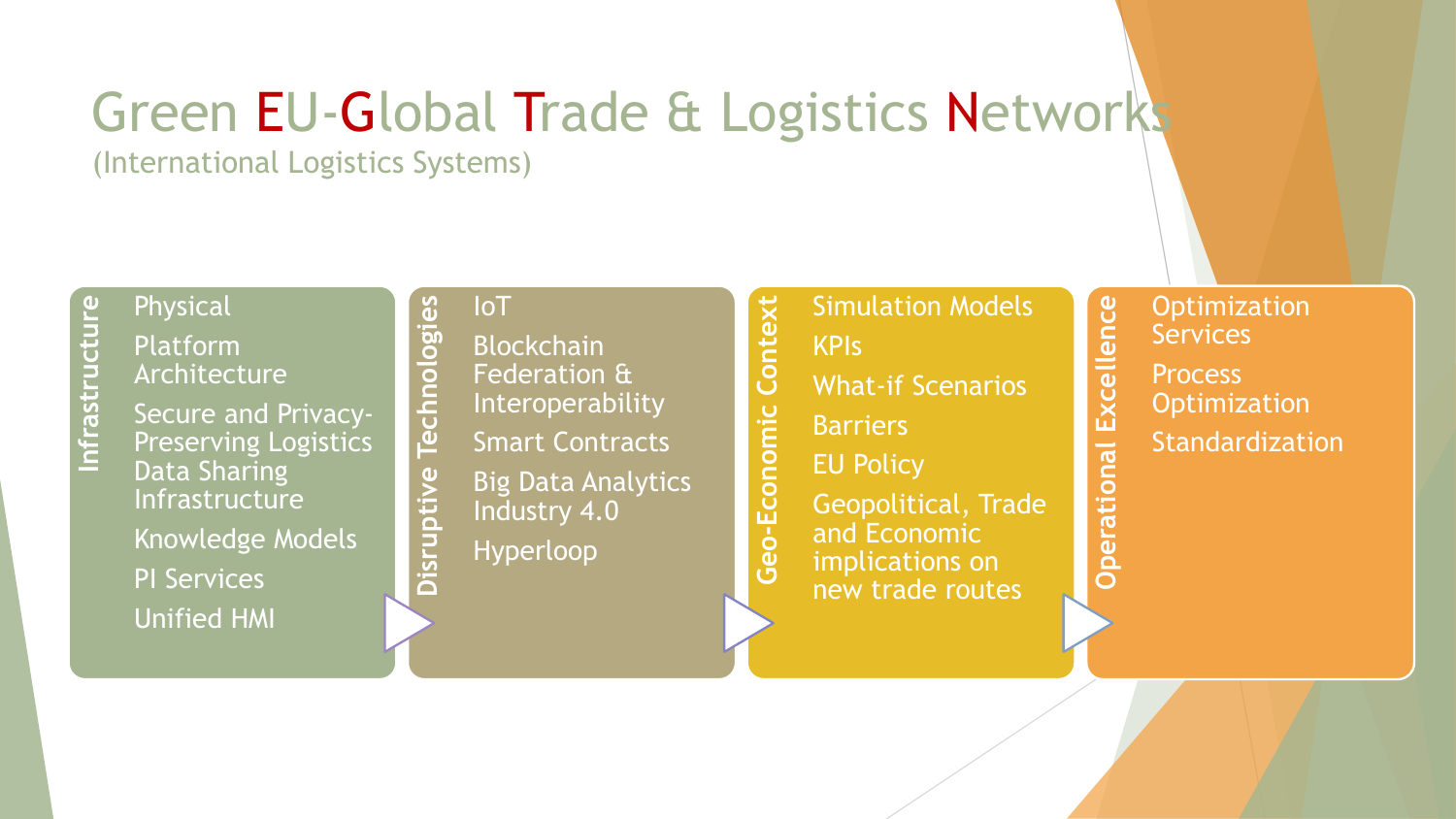# PLANET Living Labs

- LL1 PI and AI Optimization for door-todoor Asia Europe Mediterranean Corridor
- LL2 Blockchain based Synchromodal dynamic management of TEN-T & intercontinental flows promoting rail transport
- LL3 IoT and standardization for Silk Road Route 0 reliable, transparent corridor from Chine to Europe

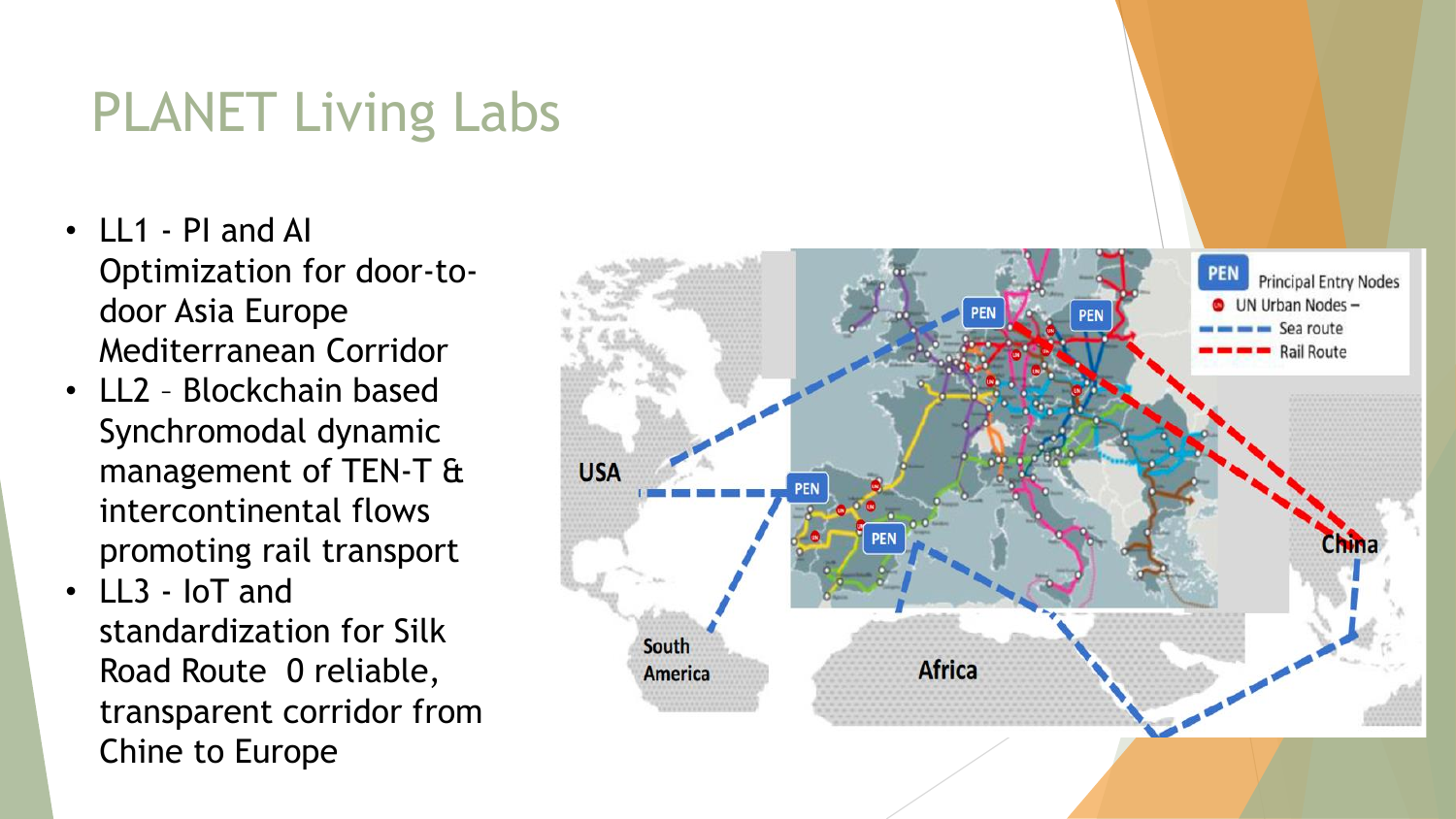# Living Lab 2 Scope

Focus on synchromodal management of TEN-T and intercontinental flows (Eurasian rail networks and maritime) cantered on the port of Rotterdam (PoR), Including through connections to the USA and R-ALP corridor flows:

- Three Key Objectives:
	- **O** UC1: to improve the information flow through blockchain planform for synchromodal (document) management PoR-UK
	- o UC2: to explore the potential of Eurasian rail freight expansion through streamlining information flows by the use of new technologies
	- o **UC3: to assess implications for the Rhine-Alpine (R-ALP) corridor planning** in the face of the expansion of new trade routes, focusing on local effects of intercontinental rail on the R-ALP region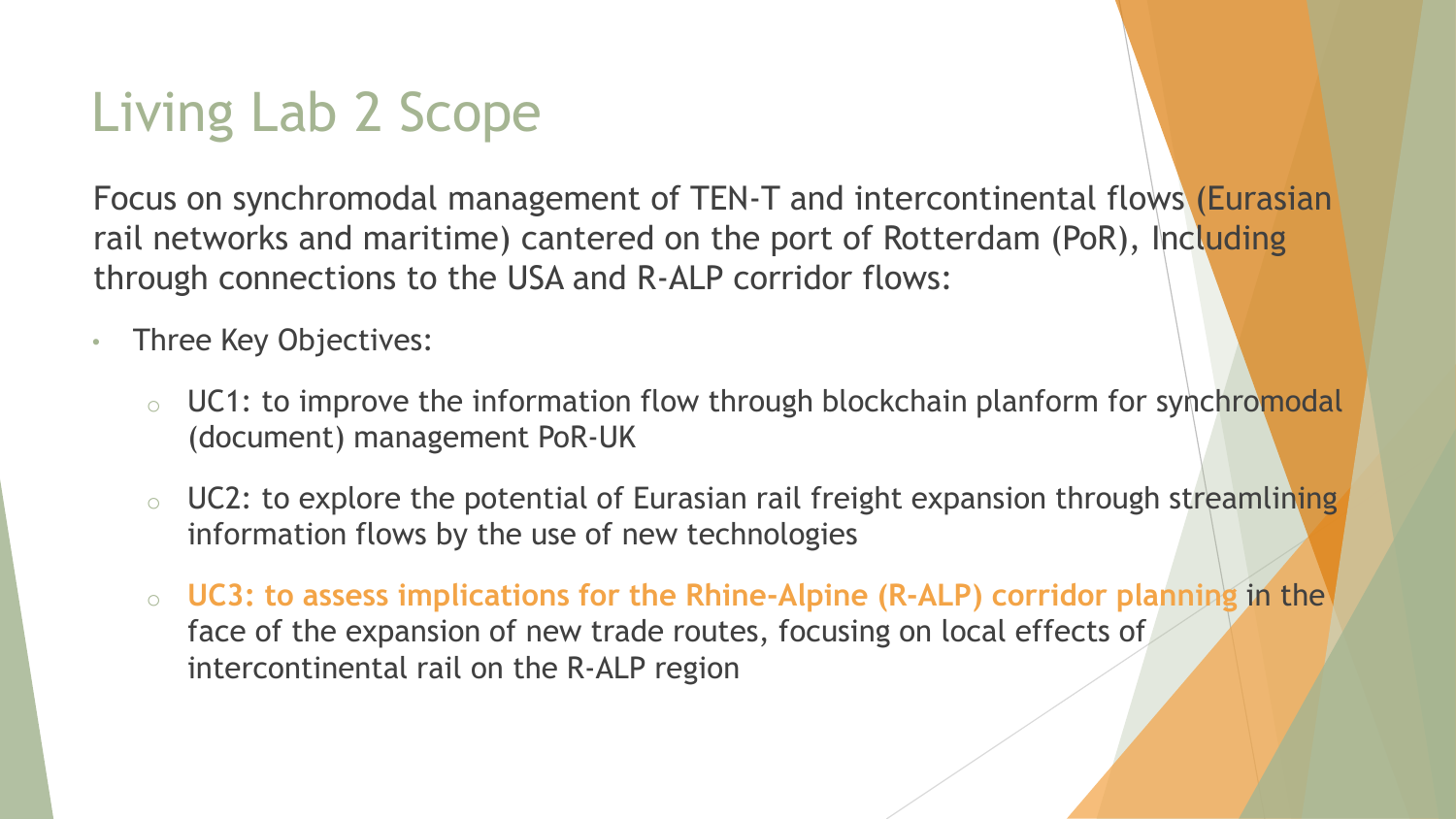# R-ALP EGTC workshop

- Analyze the corridor flows and assess the implications for the ports of Rotterdam, Hamburg, Duisburg, and (other) TEN-T infrastructure along the R-ALP Corridor, using simulation results from different time horizons.
- Two workshops to discuss simulation results of
	- 1) the baseline year 2019, held in March 2022, participated by 14 EGTC members
	- 2) future scenarios (year 2030 and 2050) to be held in Sep/Oct 2022
- Three key topics for the  $1<sup>st</sup>$  workshop:
	- Key factors influencing the hinterlands partners (Eurasian rail & maritime)
	- The current status of Principal entry Points (PEPs) and future PEPs
	- The impacts of Ukraine conflict on Eurasian rail freight, perspectives for routes bypassing Russia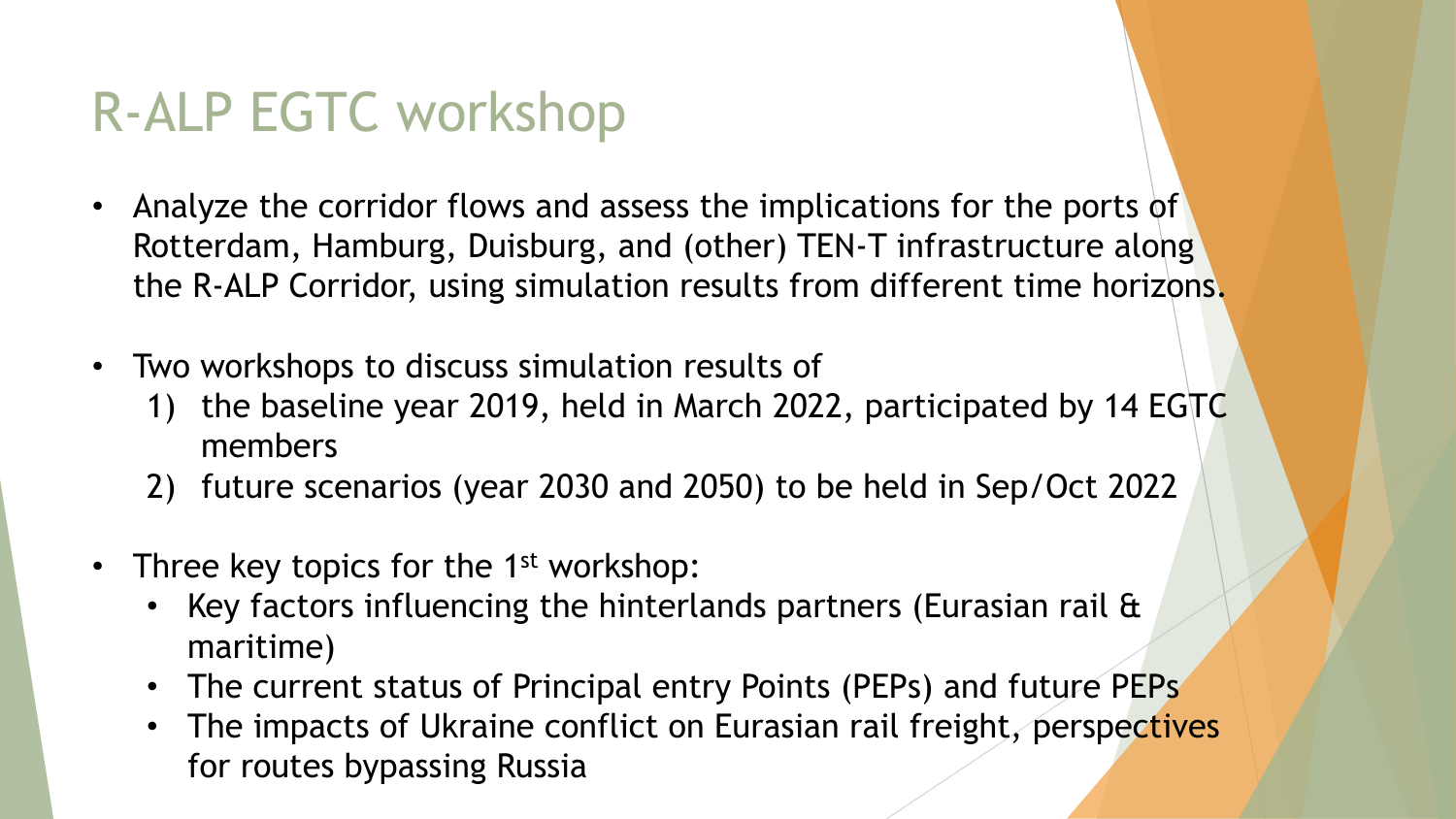## 1. Key factors on the hinterland patterns

- $\blacktriangleright$  Hinterland areas serviced by European PEPs (Principal Entry Points) change depending on the origin in China.
- **Two cities (Chengdu and** Shanghai) and one region (Shaanxi province) are examined as starting point of the connections to R-ALP region



The main Europe-China railway corridor ©Panteia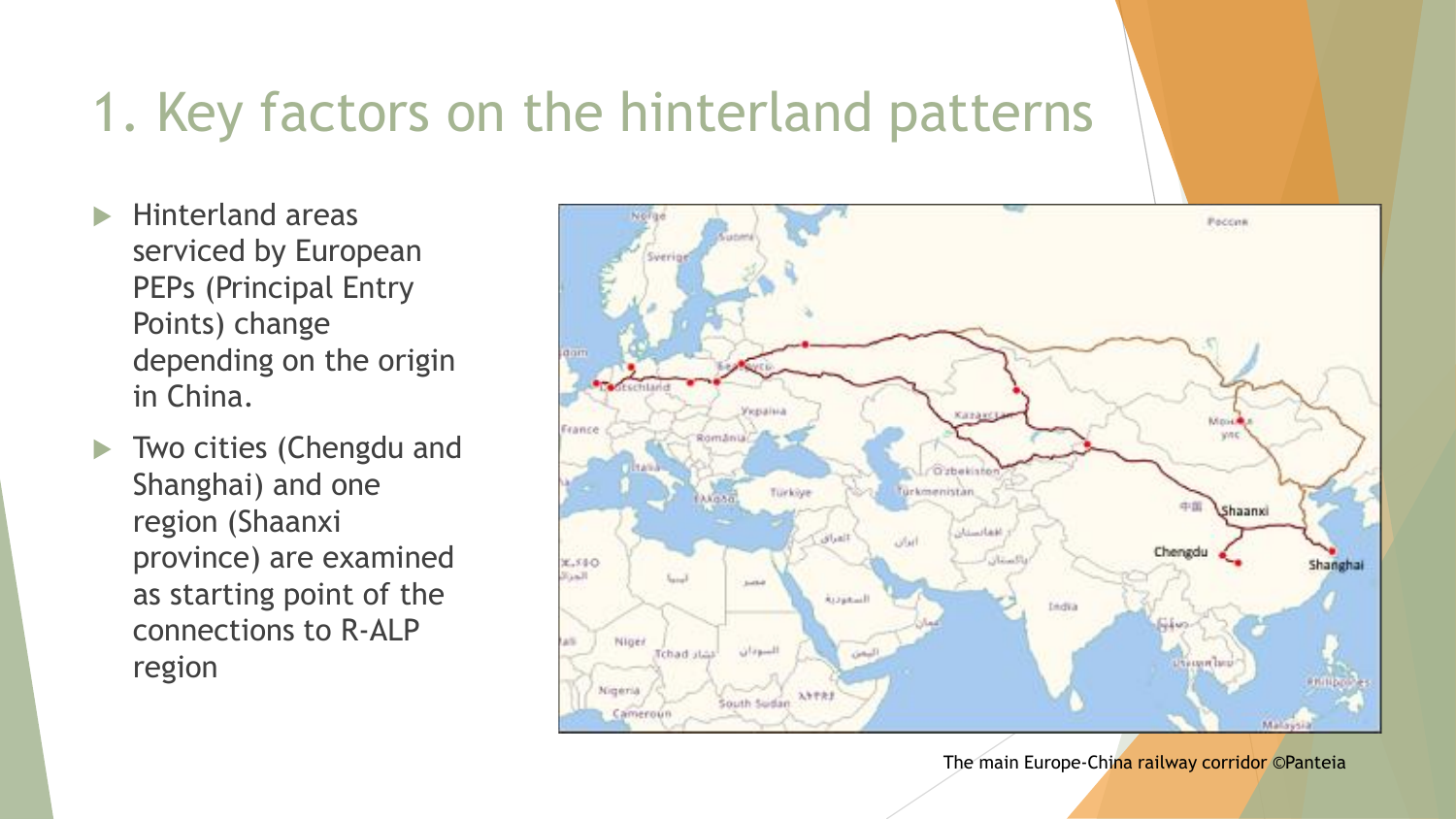### 1. Key factors on the hinterland patterns

Very high value goods from Chengdu (left) VS Shaanxi Province: Xian rail terminal (right)



Hinterland area per PEP for very-high value goods between Chengdu (left)/ Shaanxi (right) and the RPLA region ©Panteia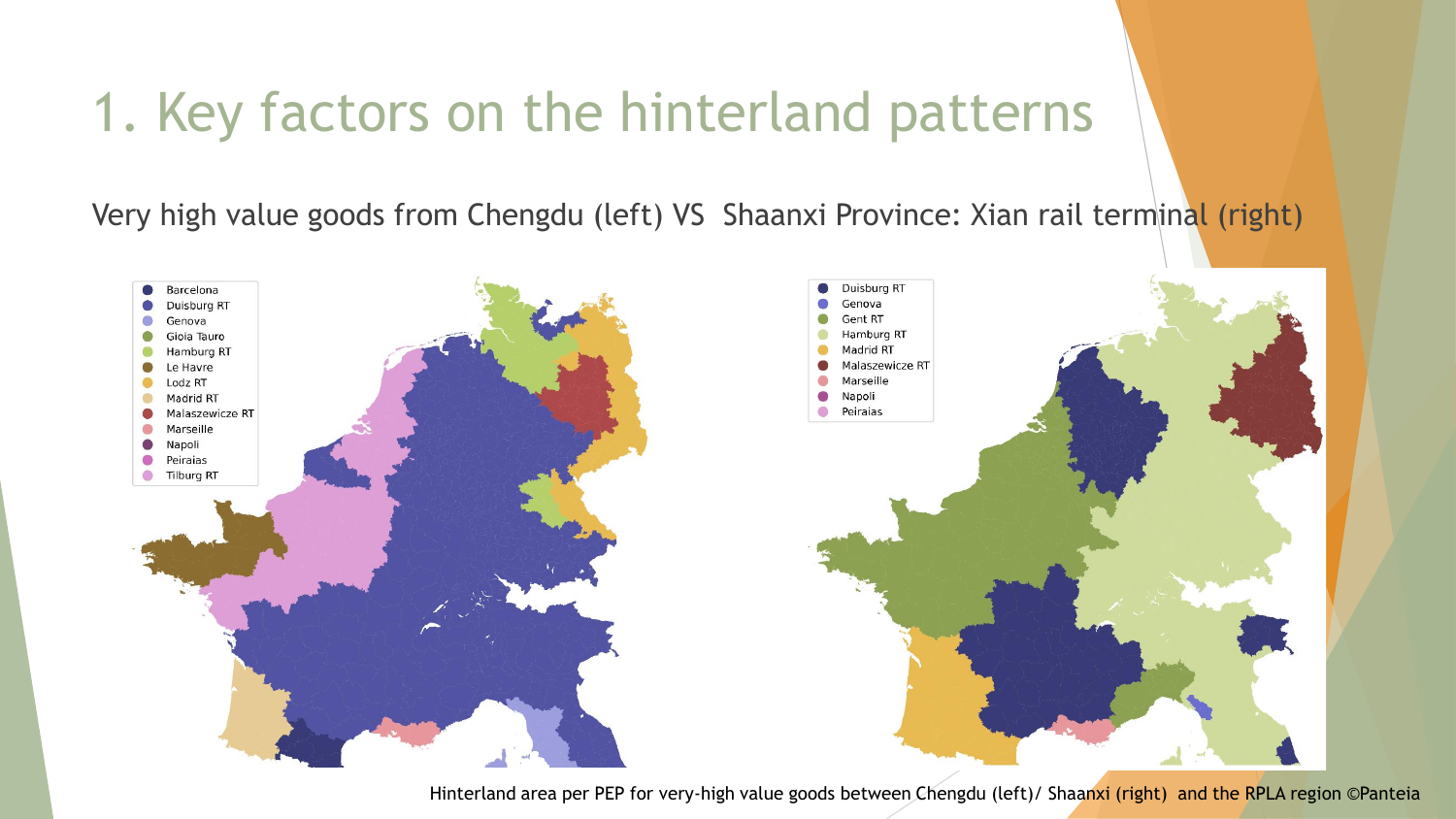## 1. Key factors on the hinterland patterns



Low value goods from Shanghai (Maritime) Factors may have led the simulation results for the hinterland patterns of PEPs:

- Location of rail terminals (RT) and rail networks;
- Intermodal networks for last miles;
- Political and stakeholders interests;
- Capability requirement for communicating with information control systems used by the Chinese intermodal operators (Wensink, et al, 2021, p.19)
- Difference in terminals' regulations;
- Infrastructure & operational bottlenecks

Hinterland area per PEP for low-value goods between Shanghai and the RPLA region ©Panteia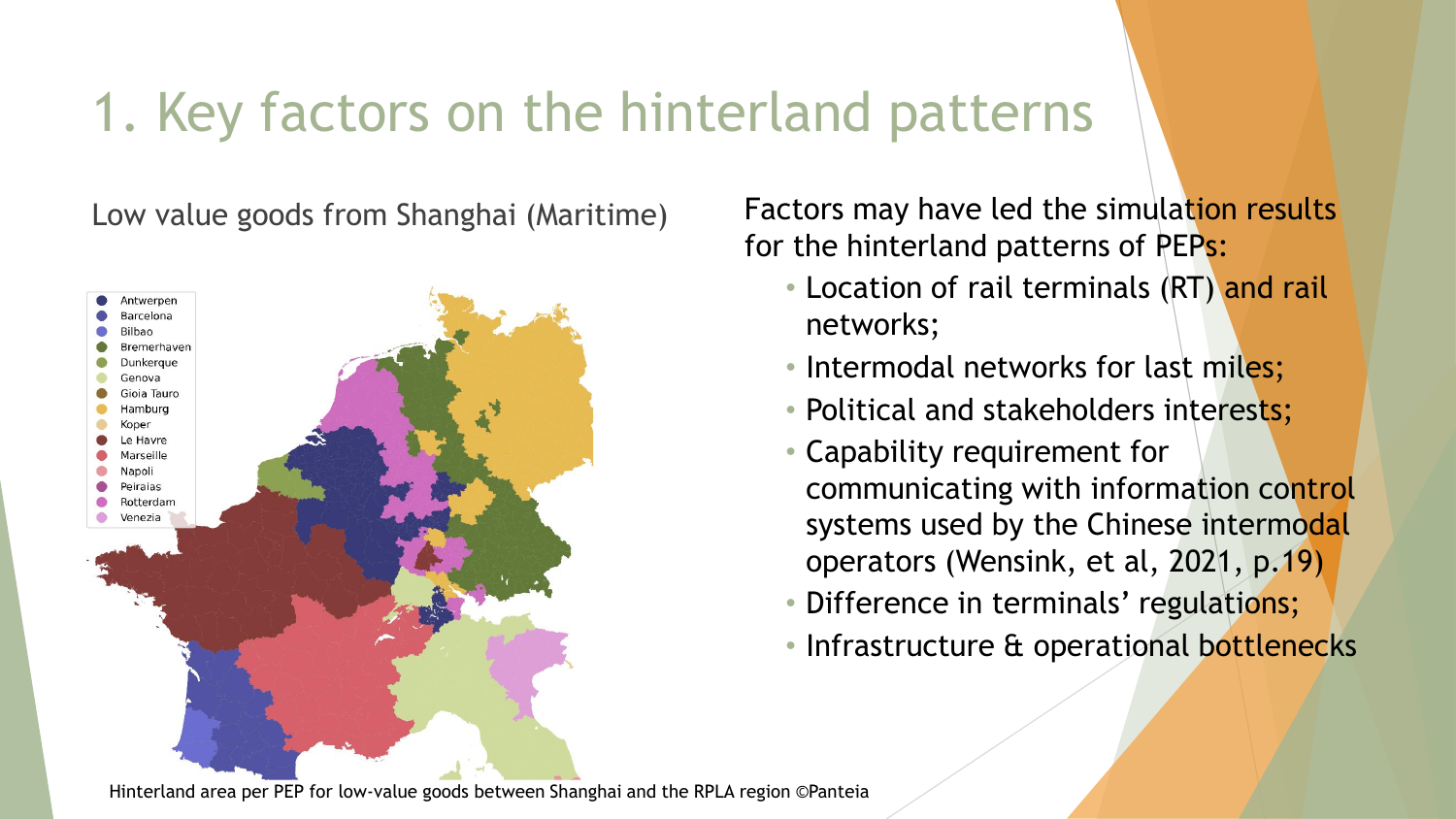## 2. The current status of PEPs

**Seven PEPs** are considered in the baseline year 2019 scenarios. In total, 98% of container imports from China come via seaports, and only 2% come by rail to the R-ALP region.

|                       | <b>PEP</b>         | <b>TEU (x 1.000)</b> |
|-----------------------|--------------------|----------------------|
| <b>Rail terminals</b> | <b>Tilburg RT</b>  | 17                   |
|                       | Liege RT           | 6                    |
|                       | <b>Duisburg RT</b> | 45                   |
|                       | <b>Gent RT</b>     | 9                    |
| <b>Seaports</b>       | Antwerp            | 1.250                |
|                       | Rotterdam          | 1.550                |
|                       | Genova             | 750                  |

Total imported containers (x 1.000) from China to Europe through the R-ALP PEP, baseline scenario (year 2019)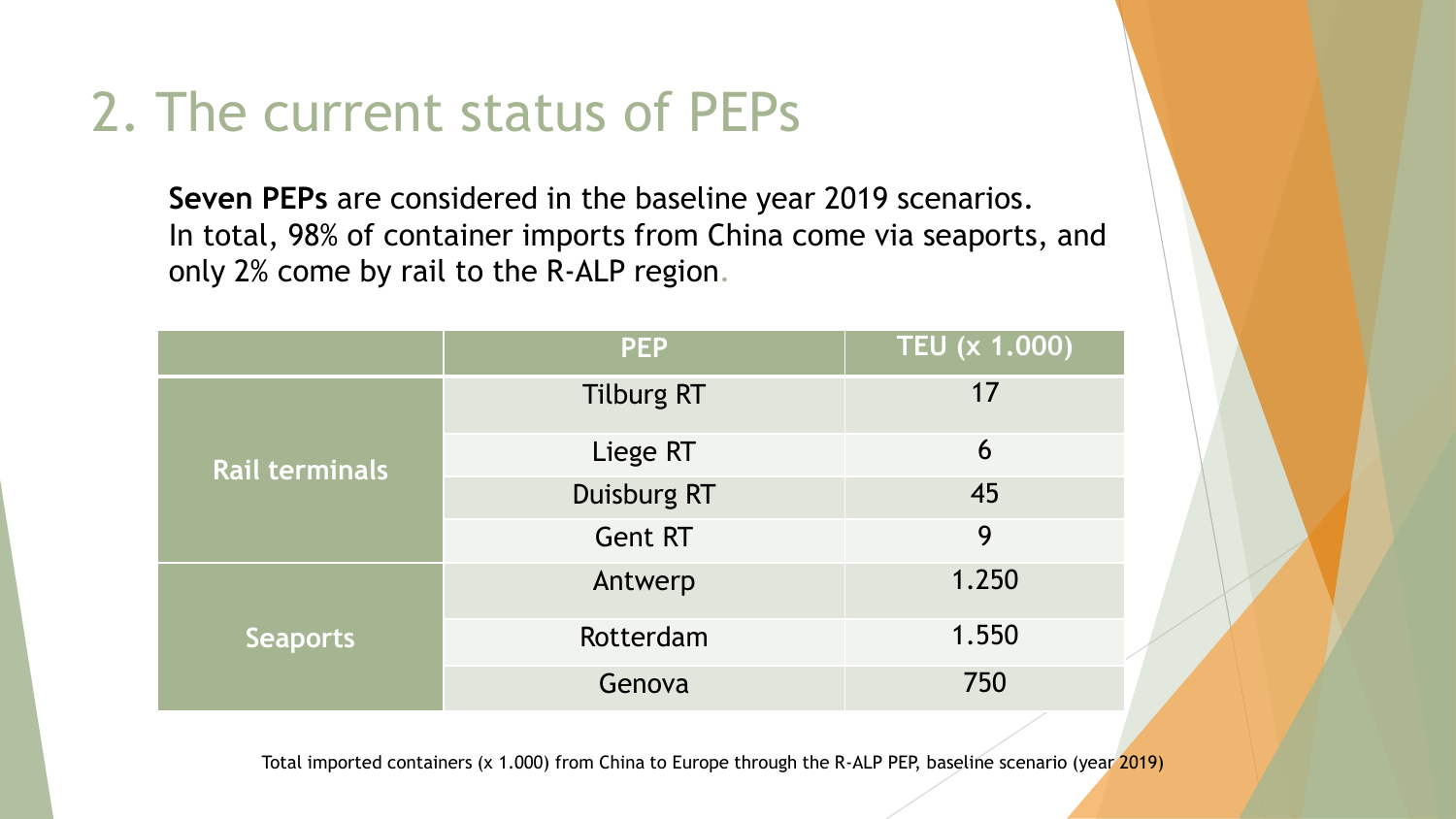# 3. Perspectives for middle branch bypass routes

The impact of the Ukraine conflict on Eurasian rail freight

An alternative route bypassing Russia & Ukraine

#### Challenges:

- Poor rail infrastructure in southeast European countries
- Longer lead times
- Additional costs for rail ferries over the Caspian Sea
- Political stability along the route
- Seen as strategic route rather than commercial terms by China

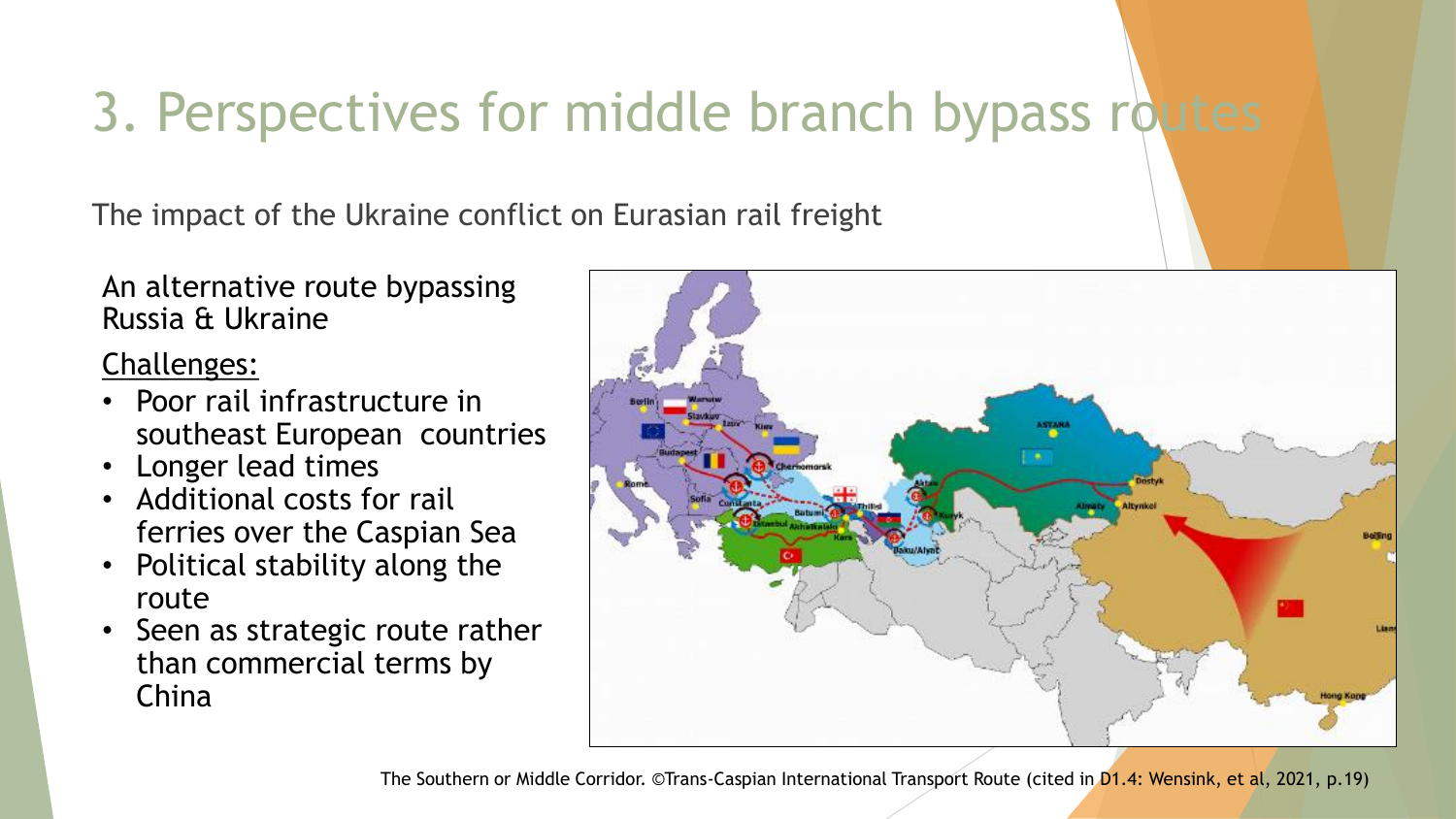### Results from the workshop

- Due to the Ukraine conflict, there is potential for the Mediterranean/Adriatic ports of RAPL Corridor in connection with southern and middle routes as well as the north-south route.
- The middle/southern route is very complex from geo-political perspectives, and all freight flows might go back to the maritime.
- Rail freight stays as a middle solution between air and sea transport.
- In addition to the 7 PEPs, opportunities for other PEPs (e.g. Mannheim RT; Liege RT) should be considered.
- The pandemic boosted online purchase and changed people's behaviours, impacting on the change in supply chains.
- Besides economic aspects (cost/volume calculation, lead time) combined with physical road and networks, carbon footprints based simulation should be included.